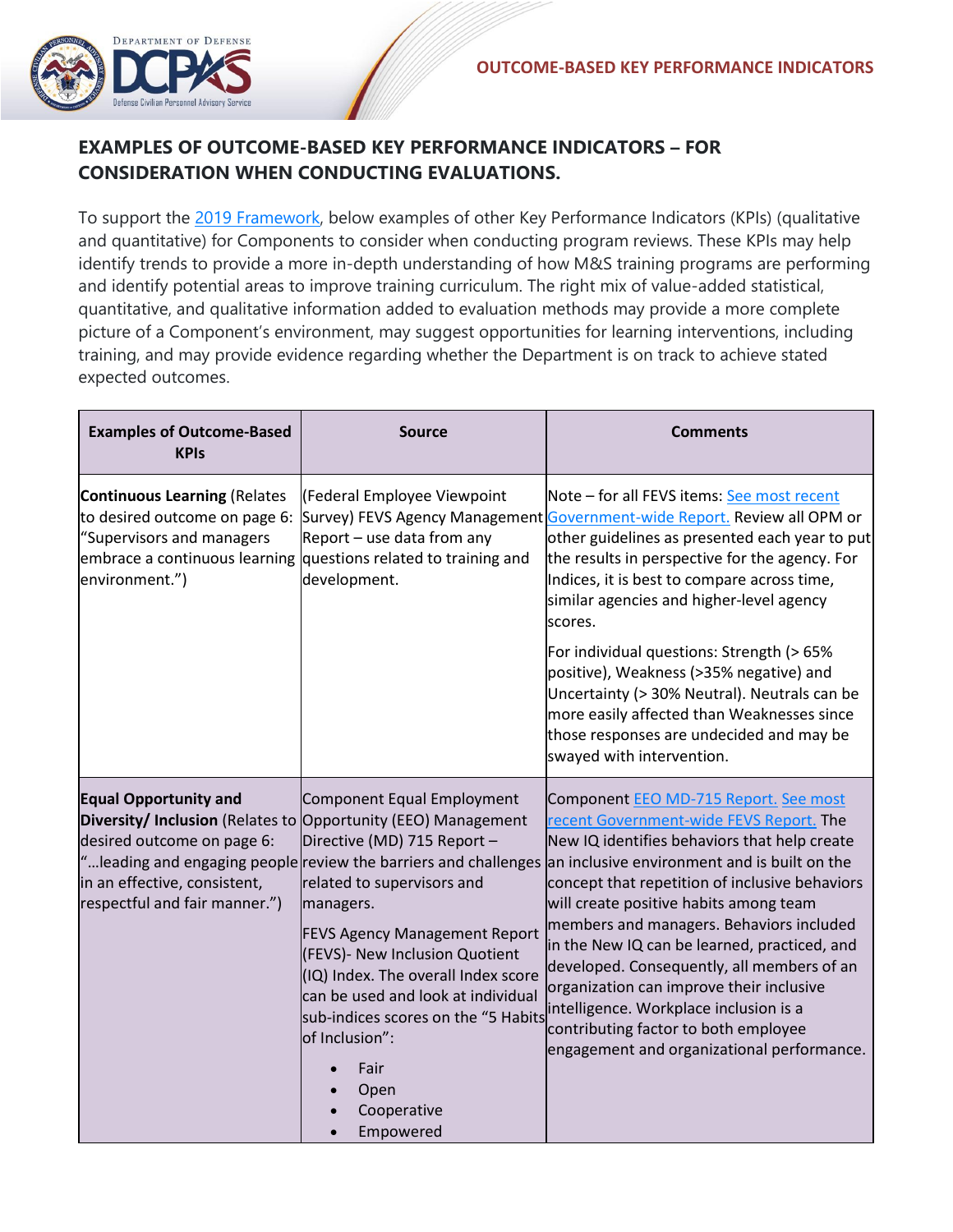

|                                                                                                                                                                                     | Supportive<br>Other survey data as available (e.g.,<br>climate surveys).                                                                                                                                                                                                                                                                                                                                                                                                                                         |                                                                                 |
|-------------------------------------------------------------------------------------------------------------------------------------------------------------------------------------|------------------------------------------------------------------------------------------------------------------------------------------------------------------------------------------------------------------------------------------------------------------------------------------------------------------------------------------------------------------------------------------------------------------------------------------------------------------------------------------------------------------|---------------------------------------------------------------------------------|
| <b>Employee</b><br><b>Engagement</b> (Relates to<br>desired outcome on page 6:<br>" leading and engaging<br>people in an effective,<br>consistent, respectful and fair<br>manner.") | FEVS Employee Engagement (EE)<br>Index. Use Index score and look at<br>individual sub-indices scores on:<br>Supervisors<br>Leaders Lead<br>Intrinsic Work Experience<br>FEVS questions on:<br>Performance Feedback<br>Collaborative/Cooperative<br>Management<br>Merit System Principles<br><b>Training and Development</b><br>Work/Life Balance<br>Performance Recognition<br>and Reward<br><b>Performance Rating</b><br><b>Job Resources</b><br><b>Supportive Coworkers</b><br>Other survey data as available. | The EE index attempts to measure<br>conditions/factors that lead to engagement. |
| <b>Fairness (Desired outcome</b><br>page 6: "leading and<br>engaging people in an<br>effective, consistent,<br>respectful and fair manner.")                                        | FEVS Fairness sub-index in the New<br>IQ. Other survey data as available.                                                                                                                                                                                                                                                                                                                                                                                                                                        |                                                                                 |
| Supervisory<br><b>Effectiveness</b> (Relates to<br>desired outcome on page 6:<br>"leading and engaging<br>people in an effective,<br>consistent, respectful and fair<br>manner.")   | FEVS Supervisor sub-index of<br>Employee Engagement Index.<br>Other survey data as available (e.g.,<br>climate).                                                                                                                                                                                                                                                                                                                                                                                                 |                                                                                 |
| Leadership/Management<br>Effectiveness                                                                                                                                              | FEVS questions related to:<br><b>Talent Management</b><br>Results-oriented/<br>performance culture<br>Leadership/Knowledge<br>Management<br>Other survey data as available.                                                                                                                                                                                                                                                                                                                                      |                                                                                 |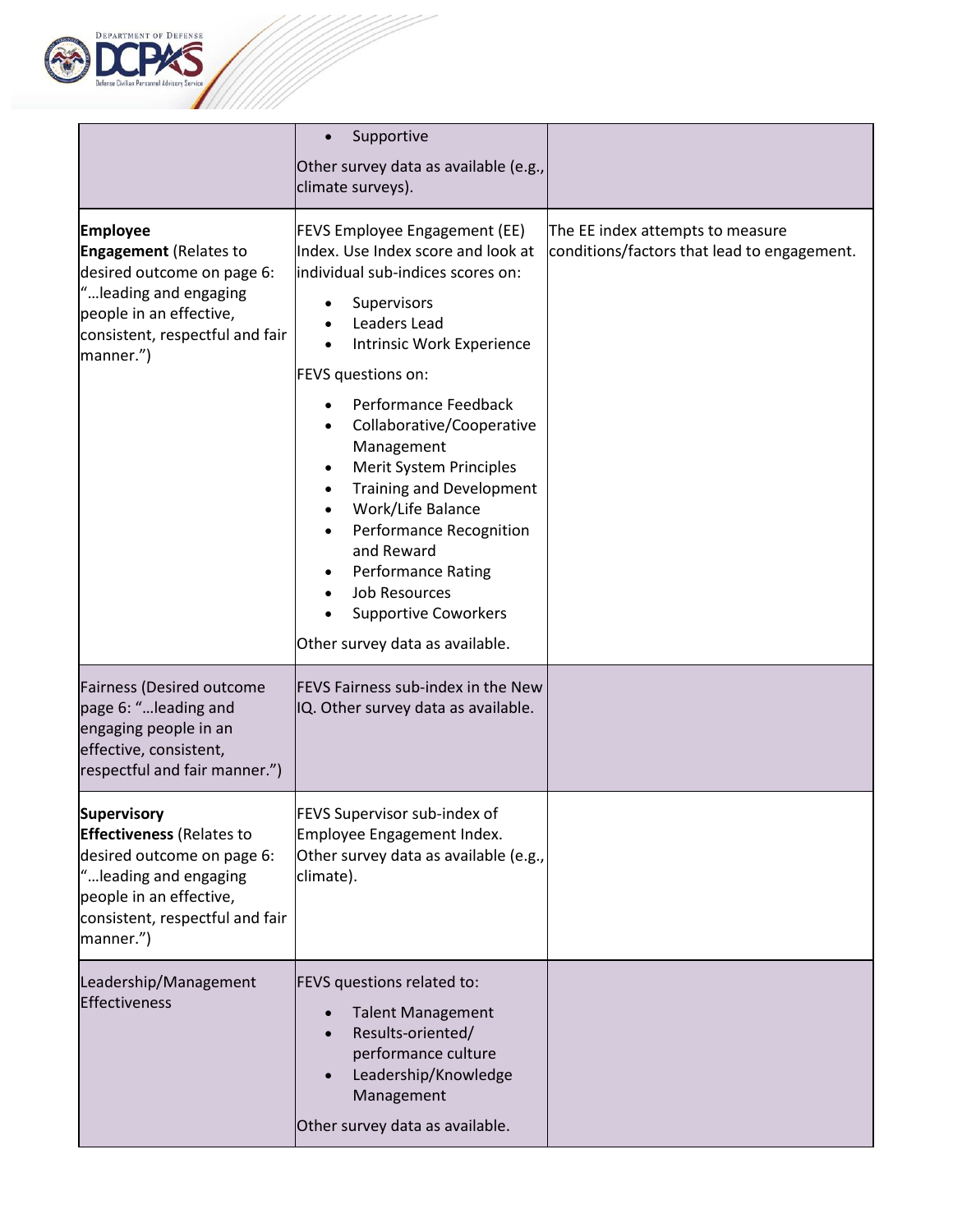

| Retention/Attrition                                                                                                                                                                                                                                                                                                                                                                                                     | <b>FEVS Retention questions</b><br>Personnel Records:<br>Transfer to another Agency<br>$\bullet$<br>Leave gov't for another job<br>$\bullet$<br>Early retirement<br>$\bullet$<br>Retirement<br>$\bullet$<br>Exit interviews (if available)<br>$\bullet$ |                                                                                                                                                                                                                                                                                                                                                                                                                                                                                                                                                                                                                                                                                                                                                                                             |
|-------------------------------------------------------------------------------------------------------------------------------------------------------------------------------------------------------------------------------------------------------------------------------------------------------------------------------------------------------------------------------------------------------------------------|---------------------------------------------------------------------------------------------------------------------------------------------------------------------------------------------------------------------------------------------------------|---------------------------------------------------------------------------------------------------------------------------------------------------------------------------------------------------------------------------------------------------------------------------------------------------------------------------------------------------------------------------------------------------------------------------------------------------------------------------------------------------------------------------------------------------------------------------------------------------------------------------------------------------------------------------------------------------------------------------------------------------------------------------------------------|
| # of EEO Complaints<br>Settlement/Findings<br>Rate of Complaints<br><b>Monetary Benefits</b><br>(DCPDS and<br><b>Component LMS)</b><br><b>Resolution Rate</b>                                                                                                                                                                                                                                                           | <b>Equal Employment Opportunity</b><br><b>Commission (EEOC) Form 462</b><br><b>Report: Annual Federal Equal</b><br><b>Employment Opportunity Statistical</b><br><b>Report of Discrimination</b><br><b>Complaints</b>                                    | Prepared by each DoD civilian<br>component.*<br>Submitted directly to EEOC.<br>Includes data only - no analysis<br>$\bullet$<br>provided.<br>No overall DoD Composite report.<br>$\bullet$<br>Comparing success rate of Alternative<br>Dispute Resolution (ADR) for<br>Components who have a policy<br>requiring managers to participate in<br>ADR if it is offered for their case<br>versus data on success rates of ADR<br>for Components who do not have a<br>policy requiring manager to<br>participate.<br>Mediation is voluntary, although<br>some DoD Components have a policy<br>that requires the Component to<br>participate in mediation if the<br>Complainant elects mediation.<br>*Some components are compiled by<br>Washington Headquarters Services (WHS) as<br>one report. |
| Number of EEO<br>$\bullet$<br>Complaints;<br>Settlement/Findings<br>$\bullet$<br>Rate of Complaints;<br><b>Monetary Benefits</b><br>$\bullet$<br>(ADR & Non-ADR<br>Settlements);<br><b>Resolution Rate;</b><br>$\bullet$<br>The number of federal<br>$\bullet$<br>court cases arising<br>under each of the<br>respective areas of<br>law concerning<br>unlawful employment<br>discrimination<br>specified in the Act in | <b>Notification and Federal Employee</b><br><b>Antidiscrimination and Retaliation</b><br>(No FEAR) Act Annual Report                                                                                                                                    | Report required by Congress.<br>Prepared by each DoD civilian<br>component.*<br>Submitted to the Office of Diversity<br>$\bullet$<br>Management and Equal Opportunity<br>(ODMEO) who reviews and forwards<br>to Congress.<br>DoD Composite report created by<br>$\bullet$<br>ODMEO and forwarded to Congress.<br>Component analysis required for<br>trends, causation, way forward, etc.<br>*Some components are compiled by WHS as<br>one report.                                                                                                                                                                                                                                                                                                                                          |